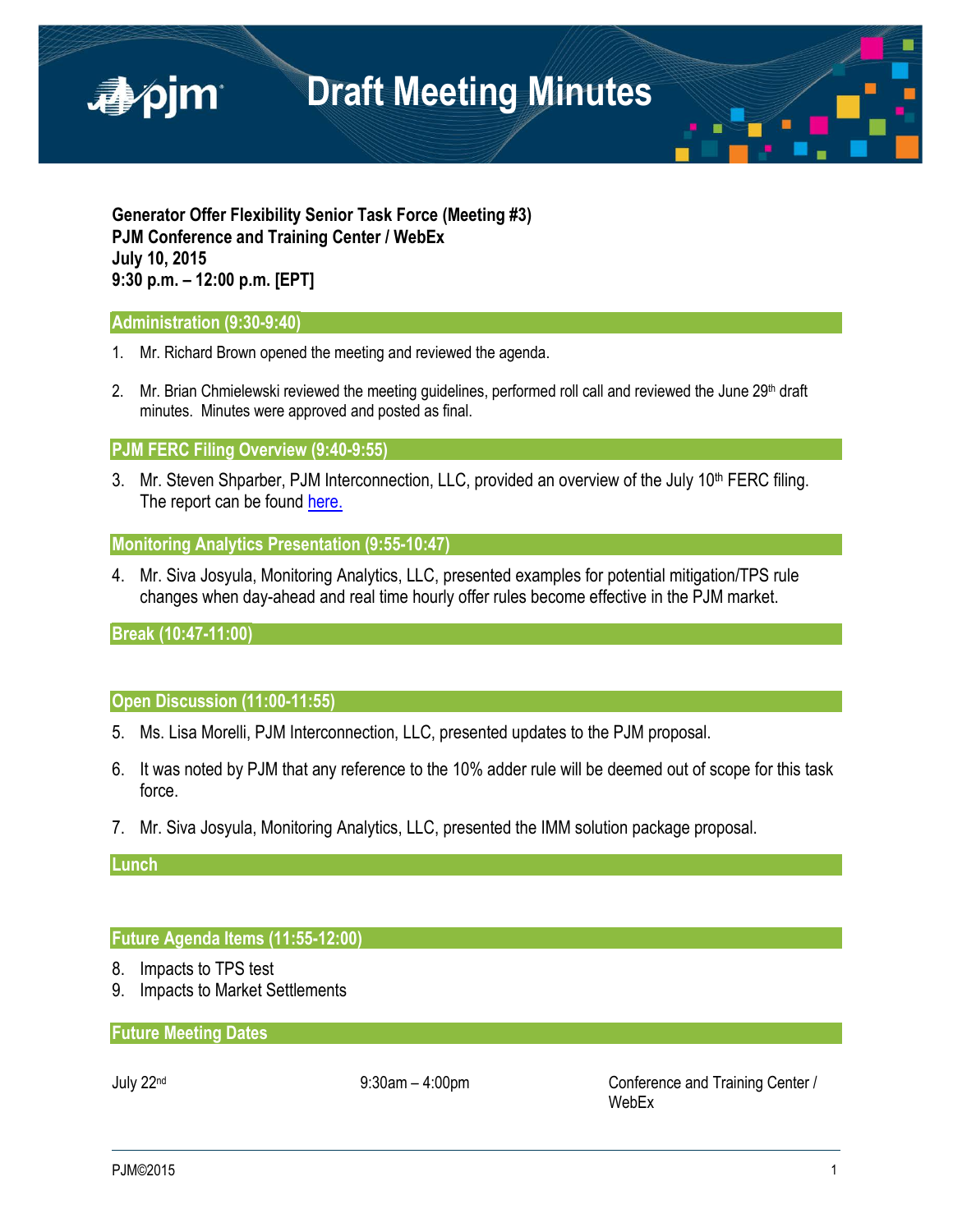| August 4th              | $9:30$ am $-4:00$ pm | Conference and Training Center /<br>WebEx |
|-------------------------|----------------------|-------------------------------------------|
| August 21 <sup>st</sup> | $9:30$ am $-4:00$ pm | Conference and Training Center /<br>WebEx |
| September 4th           | $9:30$ am $-4:00$ pm | Conference and Training Center /<br>WebEx |
| September 23rd          | $9:30$ am $-4:00$ pm | Conference and Training Center /<br>WebEx |

#### Author: B. Chmielewski

■pjm

#### **Anti-trust:**

You may not discuss any topics that violate, or that might appear to violate, the antitrust laws including but not limited to agreements between or among competitors regarding prices, bid and offer practices, availability of service, product design, terms of sale, division of markets, allocation of customers or any other activity that might unreasonably restrain competition. If any of these items are discussed the chair will re-direct the conversation. If the conversation still persists, parties will be asked to leave the meeting or the meeting will be adjourned.

#### **Code of Conduct:**

As a mandatory condition of attendance at today's meeting, attendees agree to adhere to the PJM Code of Conduct as detailed in PJM Manual M-34 section 4.5, including, but not limited to, participants' responsibilities and rules regarding the dissemination of meeting discussion and materials.

#### **Public Meetings/Media Participation:**

Unless otherwise noted, PJM stakeholder meetings are open to the public and to members of the media. Members of the media are asked to announce their attendance at all PJM stakeholder meetings at the beginning of the meeting or at the point they join a meeting already in progress. Members of the Media are reminded that speakers at PJM meetings cannot be quoted without explicit permission from the speaker. PJM Members are reminded that "detailed transcriptional meeting notes" and white board notes from "brainstorming sessions" shall not be disseminated. Stakeholders are also not allowed to create audio, video or online recordings of PJM meetings.

### **In-Person Attendees**

| <b>LAST NAME</b> | <b>FIRST NAME</b> | <b>COMPANY</b>            | <b>SECTOR</b>  |
|------------------|-------------------|---------------------------|----------------|
| Borgatti         | Michael           | Gable and Associates      | Not Applicable |
| <b>Brown</b>     | <b>Rich</b>       | PJM Interconnection, LLC  | Not Applicable |
| <b>Brownell</b>  | Stan              | Monitoring Analytics, LLC | Not Applicable |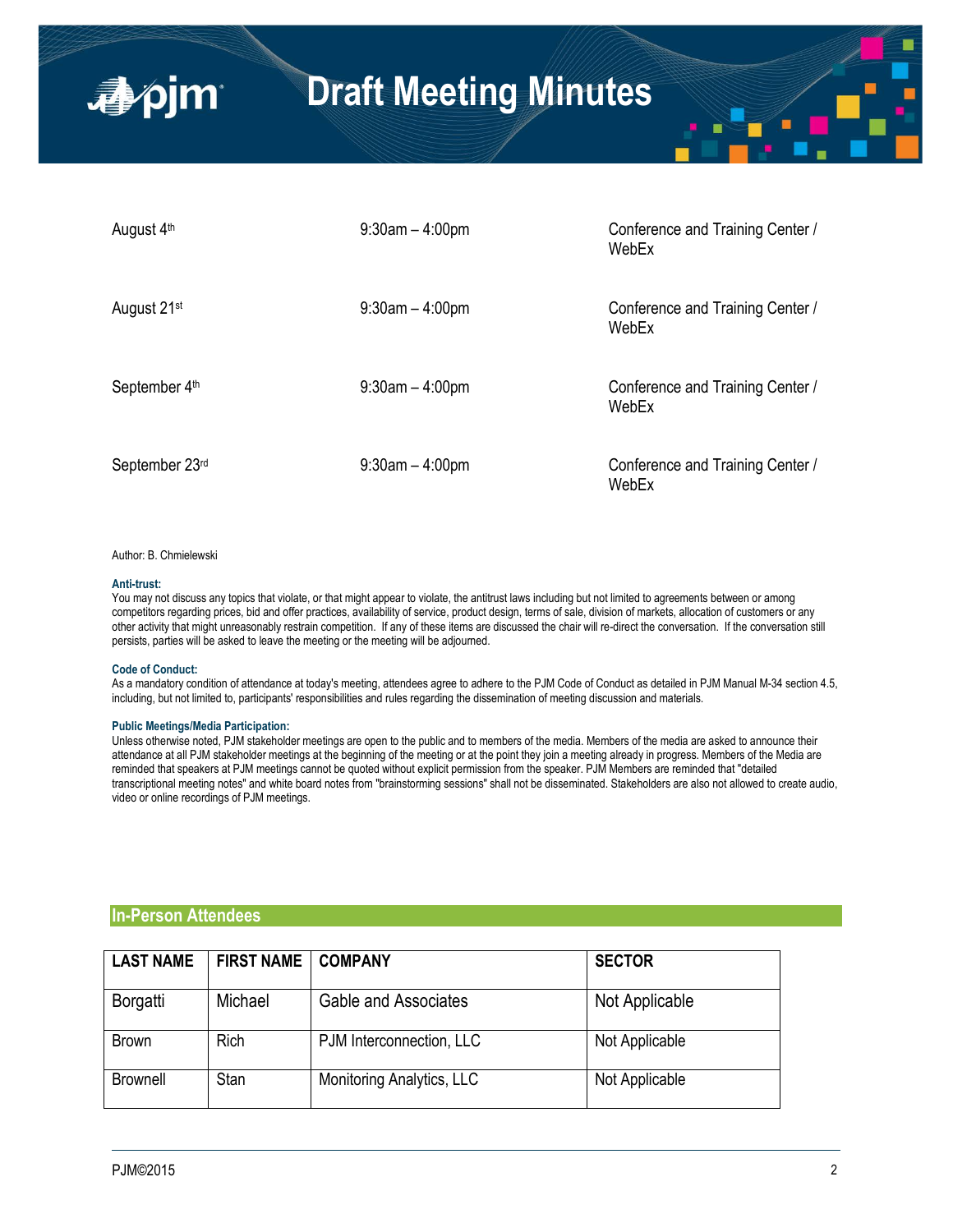

| <b>Bryson</b>   | Mike         | PJM Interconnection, LLC                | Not Applicable              |
|-----------------|--------------|-----------------------------------------|-----------------------------|
| Carroll         | Rebecca      | PJM Interconnection, LLC                | Not Applicable              |
| Chmielewski     | <b>Brian</b> | PJM Interconnection, LLC                | Not Applicable              |
| Ciabattoni      | Joe          | PJM Interconnection, LLC                | Not Applicable              |
| <b>Endress</b>  | Eric         | PJM Interconnection, LLC                | Not Applicable              |
| Fabiano         | Janell       | PJM Interconnection, LLC                | Not Applicable              |
| Fereshetian     | Damon        | PJM Interconnection, LLC                | Not Applicable              |
| Fitch           | Neal         | <b>NRG Power Marketing LLC</b>          | <b>Generation Owner</b>     |
| Foladare        | Kenneth      | <b>IMG Midstream LLC</b>                | <b>Generation Owner</b>     |
| Ford            | Adrien       | PJM Interconnection, LLC                | Not Applicable              |
| Griffiths       | Dan          | <b>Consumer Advocates of PJM States</b> | Not Applicable              |
| Haas            | Howard       | Monitoring Analytics, LLC               | Not Applicable              |
| Hagaman         | Derek        | <b>GT Power Group</b>                   | Not Applicable              |
| Hauske          | Tom          | PJM Interconnection, LLC                | Not Applicable              |
| Helm            | Gary         | PJM Interconnection, LLC                | Not Applicable              |
| <b>Hendrzak</b> | Chantal      | PJM Interconnection, LLC                | Not Applicable              |
| Holland         | Risa         | PJM Interconnection, LLC                | Not Applicable              |
| Johnson         | Carl         | Customized Energy Solutions, Ltd.*      | Not Applicable              |
| Keech           | Adam         | PJM Interconnection, LLC                | Not Applicable              |
| Li              | Kanning      | PJM Interconnection, LLC                | Not Applicable              |
| Lieberman       | Steven       | Old Dominion Electric Cooperative       | <b>Electric Distributor</b> |
| Luna            | Joel         | Monitoring Analytics, LLC               | Not Applicable              |
| Marcino         | Angelo       | PJM Interconnection, LLC                | Not Applicable              |
| Morelli         | Lisa         | PJM Interconnection, LLC                | Not Applicable              |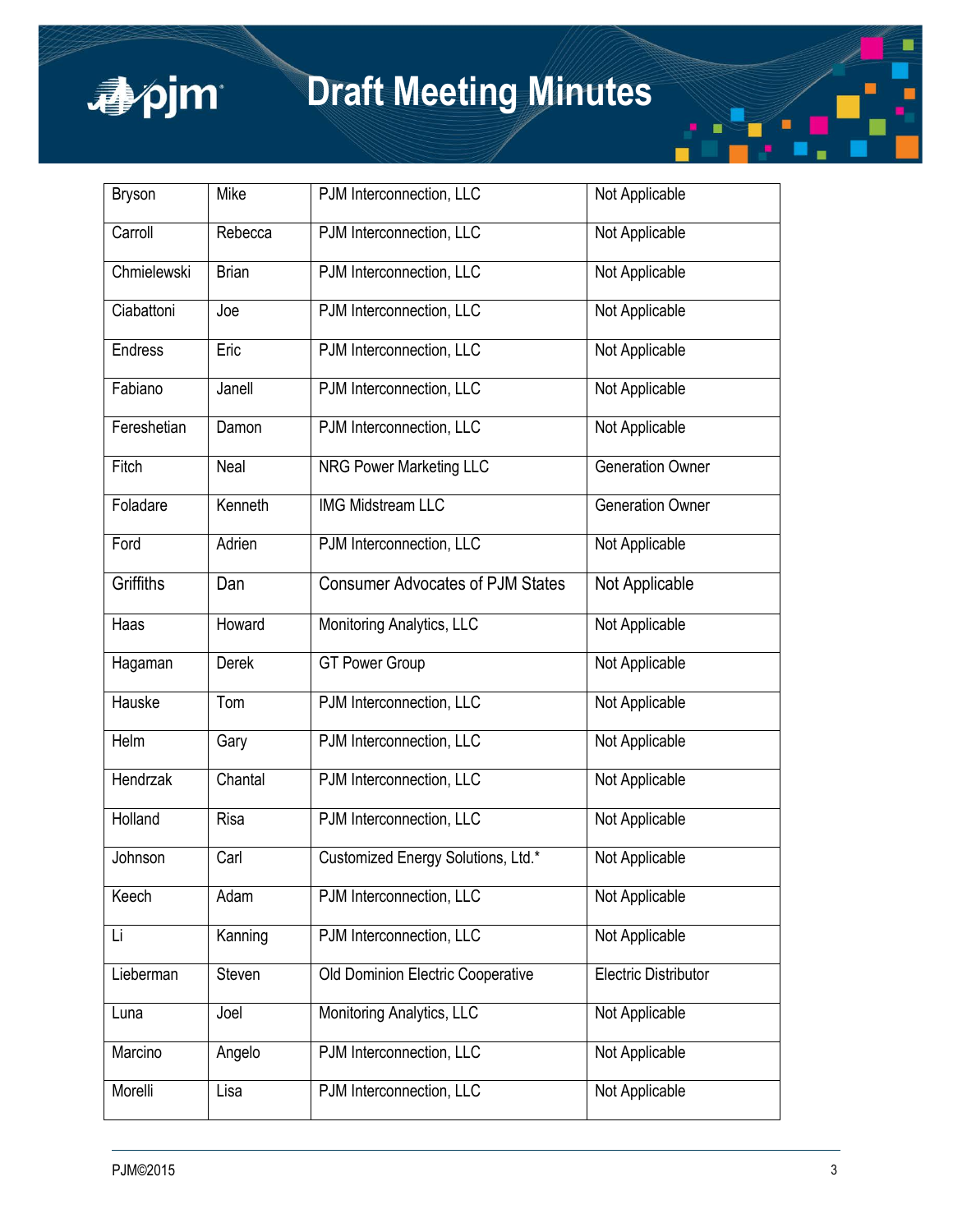

| Pratzon     | David          | <b>GT Power Group</b>                 | Not Applicable            |
|-------------|----------------|---------------------------------------|---------------------------|
|             | Scarp          | Calpine Energy Services, L.P.         | <b>Generation Owner</b>   |
| Shparber    | Steve          | PJM Interconnection, LLC              | Not Applicable            |
| Stadelmeyer | Rebecca        | Exelon Business Services Company, LLC | <b>Transmission Owner</b> |
| Tacka       | <b>Natalie</b> | PJM Interconnection, LLC              | Not Applicable            |
| Ward        | Michael        | PJM Interconnection, LLC              | Not Applicable            |
| Warshel     | Kim            | PJM Interconnection, LLC              | Not Applicable            |

## **WebEx / Teleconference Attendees**

| <b>LAST NAME</b> | <b>FIRST NAME</b> | <b>COMPANY</b>                           | <b>SECTOR</b>               |
|------------------|-------------------|------------------------------------------|-----------------------------|
| <b>Barker</b>    | Jason             | Exelon Business Services Company, LLC    | <b>Transmission Owner</b>   |
| <b>Benchek</b>   | Jim               | <b>FirstEnergy Solutions Corporation</b> | <b>Transmission Owner</b>   |
| Bonner (ES)      | Charles           | Dominion Virginia Power                  | Not Applicable              |
| <b>Brodbeck</b>  | John              | Potomac Electric Power Company           | <b>Electric Distributor</b> |
| <b>Bruce</b>     | Susan             | McNees Wallace & Nurick LLC              | Not Applicable              |
| Carmean          | Gregory           | <b>OPSI</b>                              | Not Applicable              |
| Carro            | Dan               | <b>Dominion Virginia Power</b>           | Not Applicable              |
| Cawley           | Troy              | PJM Interconnection, LLC                 | Not Applicable              |
| Citrolo          | John              | PSEG Energy Resources and Trade LLC      | <b>Transmission Owner</b>   |
| Cox              | Edward            | Appalachian Power Company                | <b>Transmission Owner</b>   |
| Coyne            | Suzanne           | PJM Interconnection, LLC                 | Not Applicable              |
| Currier          | Jeff              | Dominion Virginia Power                  | Not Applicable              |
| DeLosa           | Joseph            | DE Public Service Commission             | Not Applicable              |
| Demuynck         | Rene              | New Jersey Board of Public Utilities     | Not Applicable              |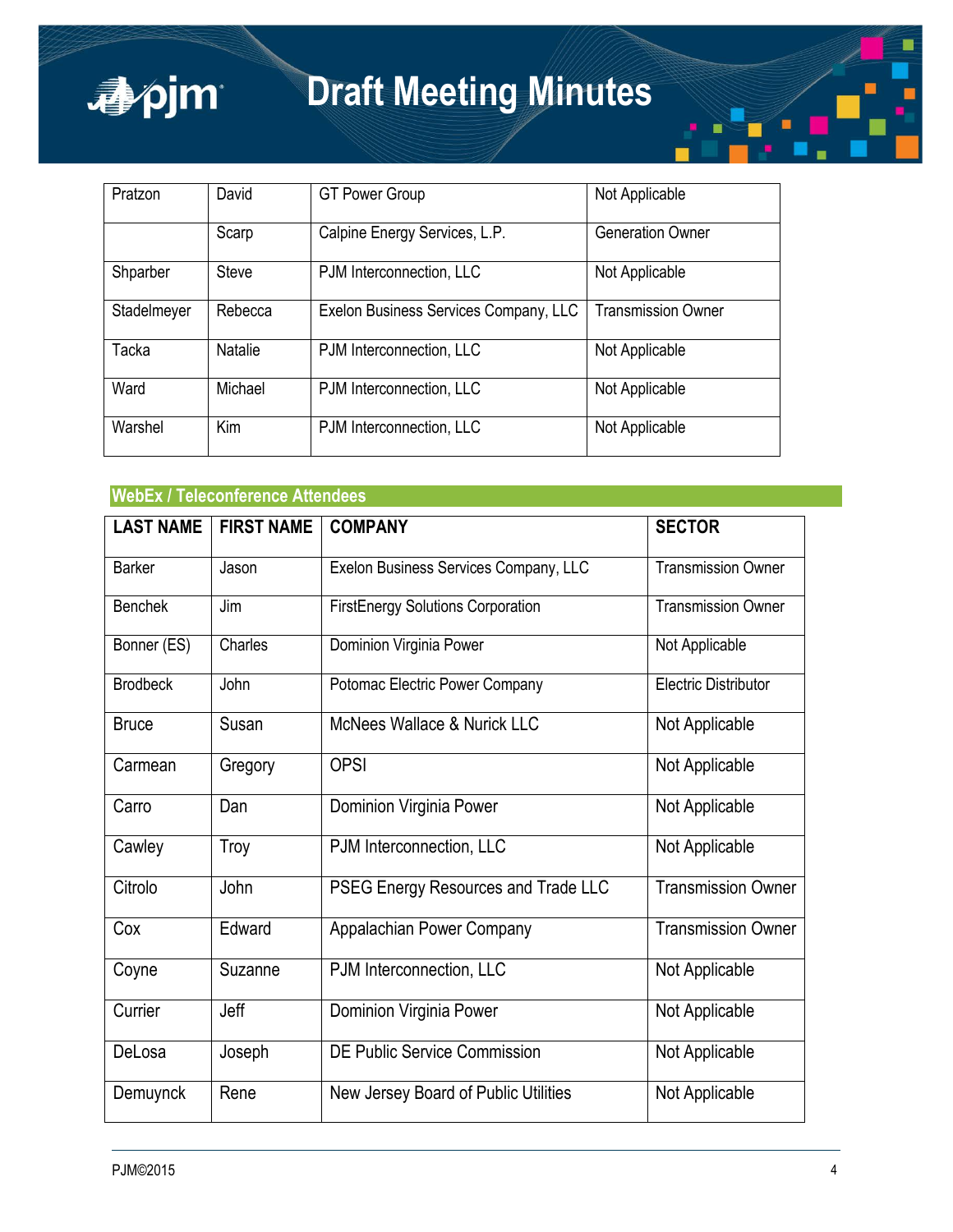

| Dessender       | Harry        | Customized Energy Solutions, Ltd.*         | Not Applicable            |
|-----------------|--------------|--------------------------------------------|---------------------------|
| Diamont         | Martin       | PSEG Energy Resources and Trade LLC        | <b>Transmission Owner</b> |
| <b>DiNicola</b> | Laura        | <b>FirstEnergy Corporation</b>             | <b>Transmission Owner</b> |
| Dirani          | Rami         | PJM Interconnection, LLC                   | Not Applicable            |
| Farber          | John         | DE Public Service Commission               | Not Applicable            |
| Feierabend      | <b>Rick</b>  | Dominion Virginia Power                    | Not Applicable            |
| Fellon          | <b>Brian</b> | <b>Hess Corporation</b>                    | <b>Other Supplier</b>     |
| Filomena        | Guy          | Customized Energy Solutions, Ltd.*         | Not Applicable            |
| Fink            | Sari         | Office of the Ohio Consumers' Counsel      | <b>End Use Customer</b>   |
| Greening        | Michele      | Talen Energy Marketing, LLC                | <b>Generation Owner</b>   |
| Gretz           | Neil         | PSEG Energy Resources and Trade LLC        | Other Supplier            |
| Hastings        | David        | Illinois Municipal Electric Agency         | Not Applicable            |
| Haynes          | Greg         | Energy Authority, Inc. (The)               | Other Supplier            |
| Helms           | Joseph       | Rainbow Energy Marketing Corporation       | Other Supplier            |
| Horstmann       | John         | Dayton Power & Light Company (The)         | Transmission Owner        |
| Hugee           | Jacqulynn    | PJM Interconnection, LLC                   | Not Applicable            |
| Jardot          | Gina         | <b>Essential Power Rock Springs, LLC</b>   | <b>Transmission Owner</b> |
| Keech           | Todd         | PJM Interconnection, LLC                   | Not Applicable            |
| Keefer          | <b>Brian</b> | Dominion Energy Marketing, Inc.            | <b>Generation Owner</b>   |
| Kelly           | Stephen      | <b>Brookfield Energy Marketing LP</b>      | Other Supplier            |
| Lacy            | Catherine    | Dominion Virginia Power                    | Not Applicable            |
| Leopold         | Chris        | Appalachian Power Company (APCO Dedicated) | Not Applicable            |
| Li              | Kanning      | PJM Interconnection, LLC                   | Not Applicable            |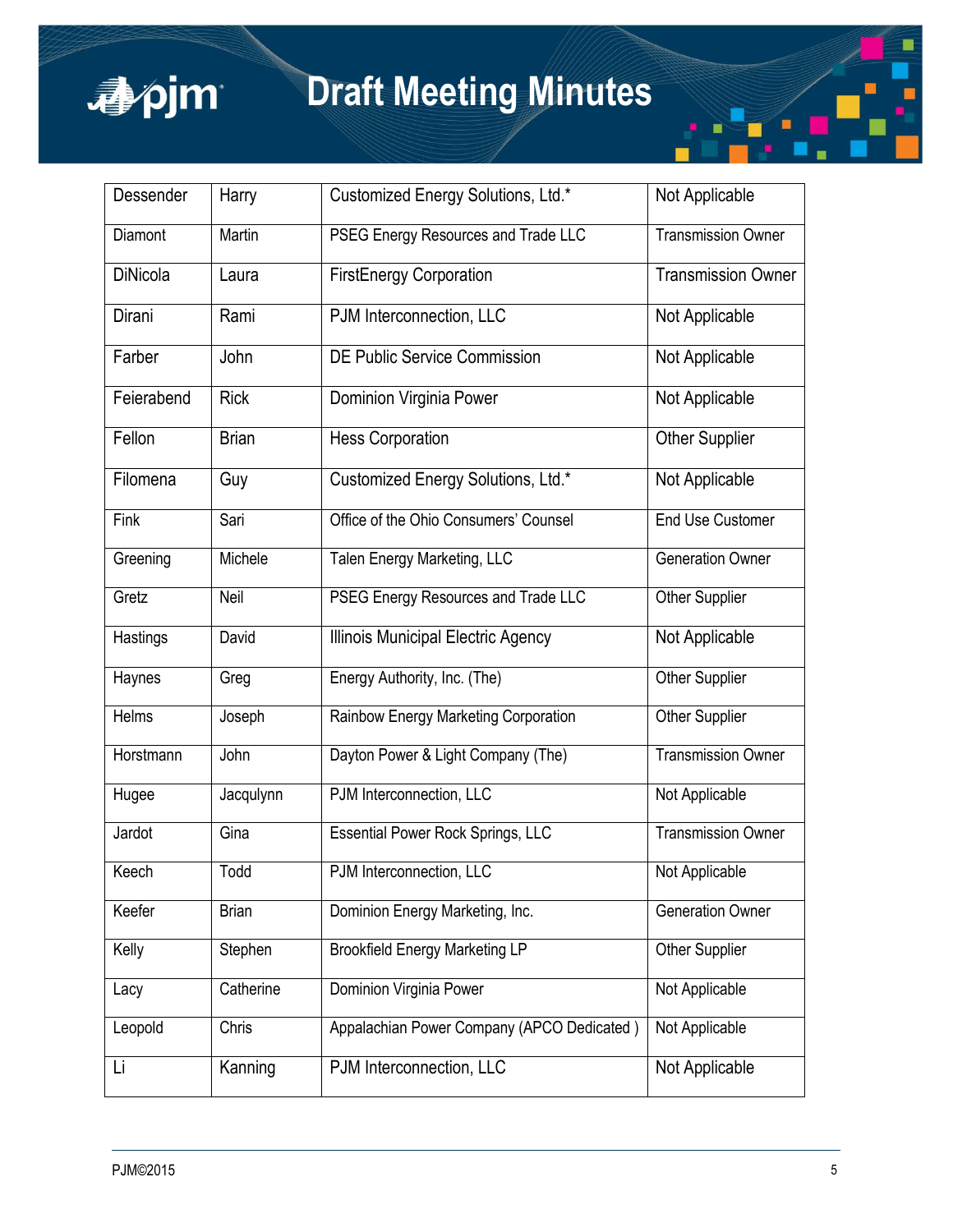

| Liang-Nicol       | Cecilia      | Allegheny Power (MonPwr Gen)                    | None                        |
|-------------------|--------------|-------------------------------------------------|-----------------------------|
| Libbos            | Robin        | <b>Allegheny Power</b>                          | <b>Transmission Owner</b>   |
| Lowe              | Connie       | Dominion Virginia Power                         | Not Applicable              |
| Mabry             | David        | McNees, Wallace & Nurick LLC                    | Not Applicable              |
| Markiewicz        | Cindy        | <b>FirstEnergy Solutions Corporation</b>        | <b>Transmission Owner</b>   |
| Martini           | Danielle     | PJM Interconnection, LLC                        | Not Applicable              |
| Marton            | David        | <b>FirstEnergy Solutions Corporation</b>        | <b>Transmission Owner</b>   |
| <b>McAllister</b> | Lisa         | American Municipal Power, Inc.                  | <b>Electric Distributor</b> |
| Moerner           | Lisa         | Virginia Electric & Power Company               | <b>Transmission Owner</b>   |
| Norton            | Chris        | American Municipal Power, Inc.                  | <b>Electric Distributor</b> |
| O'Connell         | Robert       | <b>Main Line Electricity Market Consultants</b> | Not Applicable              |
| O'Connor          | Siobhan      | Energy Authority, Inc. (The)                    | Other Supplier              |
| Ogden             | Henry        | New Jersey Division of Rate Counsel             | <b>End Use Customer</b>     |
| Olaleye           | Michael      | PJM Interconnection, LLC                        | Not Applicable              |
| Ondayko           | <b>Brock</b> | Appalachian Power Company                       | <b>Transmission Owner</b>   |
| Owens             | Christina    | North Carolina Electric Membership Corporation  | <b>Electric Distributor</b> |
| Pakela            | Greg         | DTE Energy Trading, Inc.                        | Other Supplier              |
| Patel             | Keyur        | PJM Interconnection, LLC                        | Not Applicable              |
| Philips           | Marjorie     | <b>Hess Corporation</b>                         | Other Supplier              |
| Riding            | M.Q.         | <b>Essential Power OPP, LLC</b>                 | <b>Transmission Owner</b>   |
| Rohrbach          | John         | Southern Maryland Electric Cooperative          | <b>Electric Distributor</b> |
| Rutigliano        | Tom          | Achieving Equilibrium LLC                       | Other Supplier              |
| Sasser            | Jonathan     | Customized Energy Solutions, Ltd.*              | Not Applicable              |
| Schmitt           | Jeff         | PJM Interconnection, LLC                        | Not Applicable              |